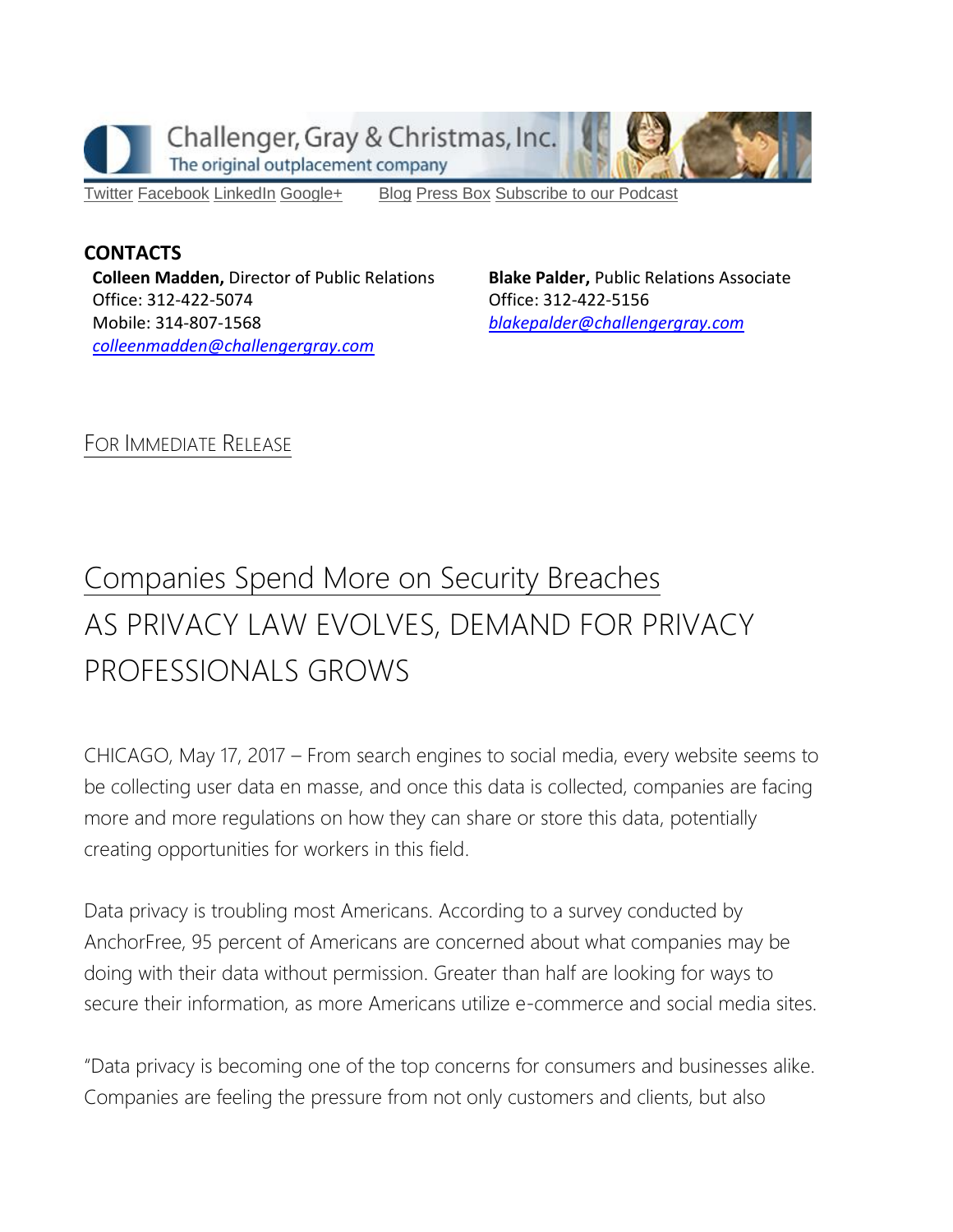employees to protect sensitive personal data being collected," said John Challenger, chief executive officer of global outplacement and executive coaching firm Challenger, Gray & Christmas, Inc.

"This process can be expensive, as companies cover the cost of implementing privacy policies, complying with federal and state regulations, and notifying employees or customers in the event of a breach," added Challenger.

According to the Ponemon Institute, the average cost of a security breach to a company in 2015 was \$3.79 million. This is up from \$3.52 million in 2014. These costs include government penalties, cost of compliance and notification, and credit monitoring for victims.

Because online data collection is a relatively new issue, the laws vary from jurisdiction to jurisdiction. Under the Obama administration, it seemed as though the federal government was going to protect data using the FCC Broadband Privacy Rule, which would make it more inconvenient for companies to distribute user information. However, in the past month, the Trump administration shut down these regulations before they were even rolled out to the public.

"Federal law protects health, financial, children, and student data. However, many states do not have basic privacy protection, such as a breach notification statute that would force companies to alert customers when their data has been compromised. In other cases, states have more far-reaching laws than the federal government, such as in California, which leads the way in data privacy regulation," said Challenger.

Several states have started to take data privacy into their own hands. Just last week, the Illinois senate approved "The Right to Know Act," which, if put into law, would help to secure user data by requiring companies of a certain size to list the data being collected and list information about third parties who are purchasing the data. Specifically, companies with over ten employees that share data, not necessarily sell it, fall under this legislation.